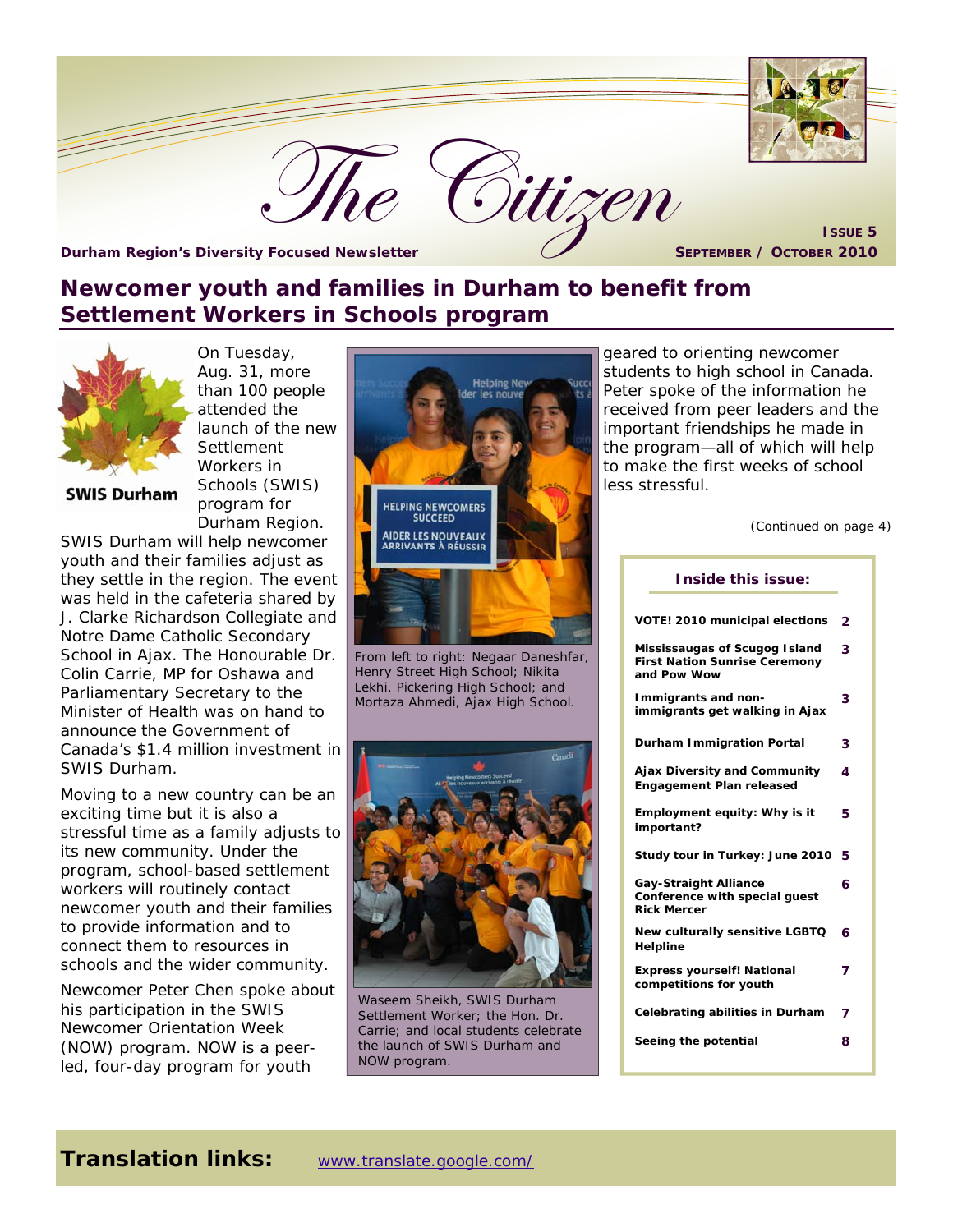#### **VOTE! 2010 municipal elections will be held Oct. 25**

Municipal elections are being held across Ontario on Oct. 25. You will be voting for your local Mayor, Regional Councillor, Local Councillor and School Board trustees.

Municipal elections matter. This is your opportunity to have a say in what happens in your own community. Find out what the key issues are in your area, talk to local candidates, ask questions, get informed and most importantly, on Monday, Oct. 25 get out and VOTE!

For more information on the elections in your area:

**Town of Ajax**  http://survey.townofajax.com/

**Township of Brock**  www.townshipofbrock.ca/2010-municipal-election/2010-municipal-election/

**Municipality of Clarington**  www.clarington.net/htdocs/2010-election.html

**City of Oshawa**  www.oshawa.ca/election/default.asp

**City of Pickering**  www.cityofpickering.com/standard/cityhall/election/index.html

**Township of Uxbridge**  www.town.uxbridge.on.ca/

**Town of Whitby**  www.town.whitby.on.ca/index.php?page=369

**Township of Scugog**  www.township.scugog.on.ca/.29.php **You Tube** 

**Ajax Get Out the Vote Video** 

To view the video, visit: www.youtube.com/watch?v=usedqqoZlvA

#### **Mississaugas of Scugog Island First Nation Sunrise Ceremony and Pow Wow**

#### **News from Durham Regional Police Service**

On June 17, 68 students from the Durham Regional Police—Youth In Policing Initiative attended the annual Mississaugas of Scugog Island First Nation Sunrise Ceremony and Pow Wow as part of their diversity and First Nation awareness training.

The Durham Regional Police—Youth In Policing students are challenged all summer to be leaders in diversity, which is one of the four operational priorities of our service.

> *Constable Keith Richards Diversity Coordinator Durham Regional Police Service*



Youth In Policing students attend the Mississaugas of Scugog Island First Nation Sunrise Ceremony and Pow Wow on June 17.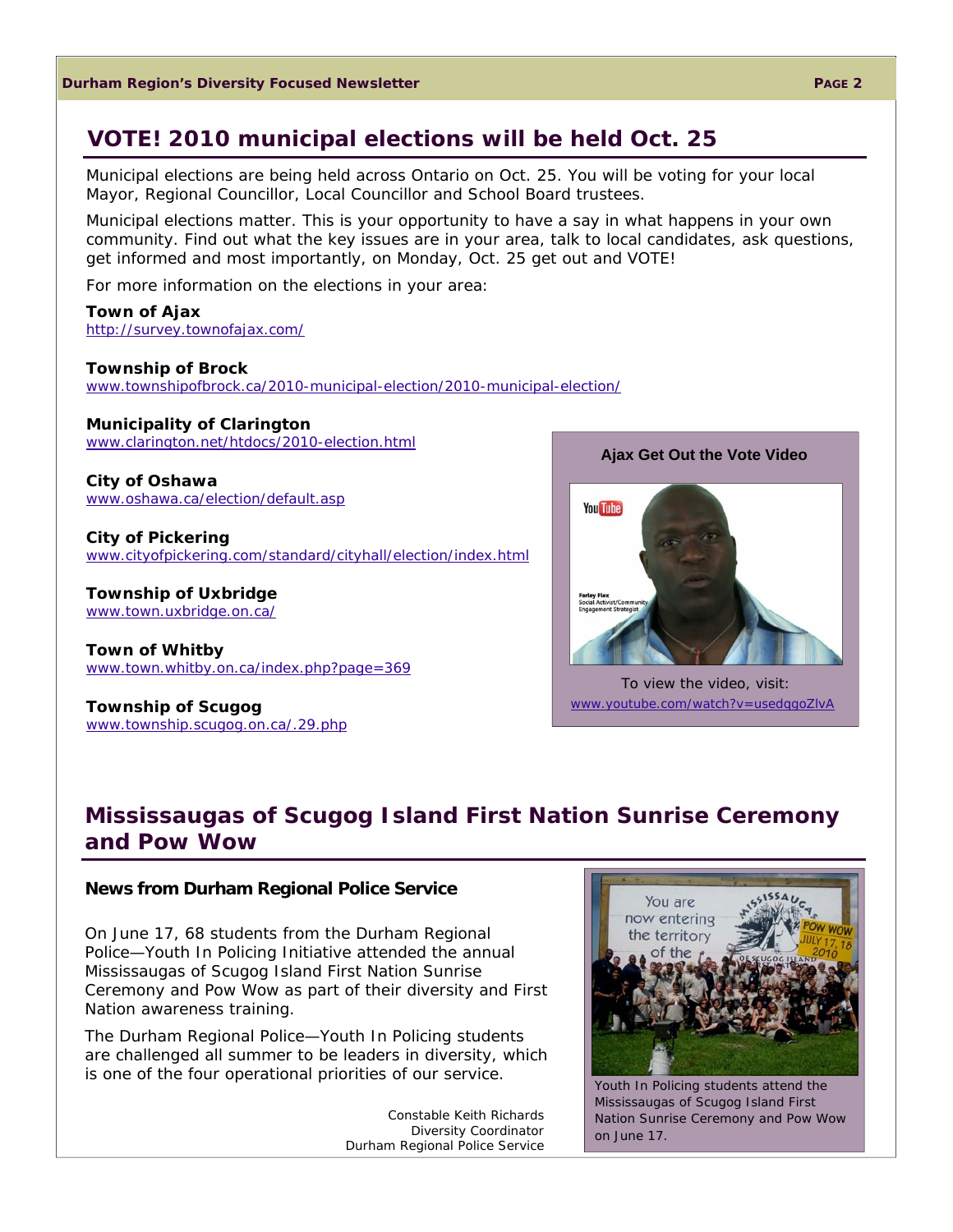#### **Immigrants and non-immigrants get walking**

Newcomers to Canada Walking Together! is a new walking program. The one hour walking group sessions are held three times a week at different locations. It is an opportunity for immigrants and non-immigrants to walk together, build friendships and socialize, and get more people - of all ages and backgrounds to know their community.

The walking program is offered by the Community Development Council Durham in partnership with the Town of Ajax. The walking group is being run as a pilot with plans to expand and offer additional walking group sessions in other municipalities throughout Durham Region. This pilot project has received financial support from the Ontario Ministry of Health Promotion.

On June 3, the program was launched at the Carruthers Marsh Pavilion with over 20 people in attendance. Town of Ajax Mayor Steve Parish brought greetings at the event. The walking groups are continuing to grow, with more and coming out each week. From the initial evaluation, it was learned that participants are motivated to attend because it is an opportunity to learn about Canadian culture, to reduce social isolation, to network and build friendships and, of course, to be active!

All residents in Durham Region are welcome to attend the walking group. The sessions are held on a drop-in basis with no pre-registration required. Just look for the yellow t-shirts!



#### **The walking sessions are held at:**

Carruthers Marsh Pavilion Ashbury Boulevard and Audley Road **Mondays 9 to 10 a.m.**

Sportsplex Park Taunton Road and Audley Road **Wednesdays 6 to 7 p.m.**

Mclean Community Centre 95 Magill Road **Fridays 1 to 2 p.m.** 



# PURHAM **Immigration Portal**

The Durham Immigration Portal continues to be a growing source of information for both service providers and newcomers. Since the launch in March, the site has averaged 1500 hits each month with visitors from over fifty different countries. If your group or association would like a portal demonstration to see how the content of the portal can help you and your clients, please contact Hilary Schuldt at hilary.schuldt@durham.ca.

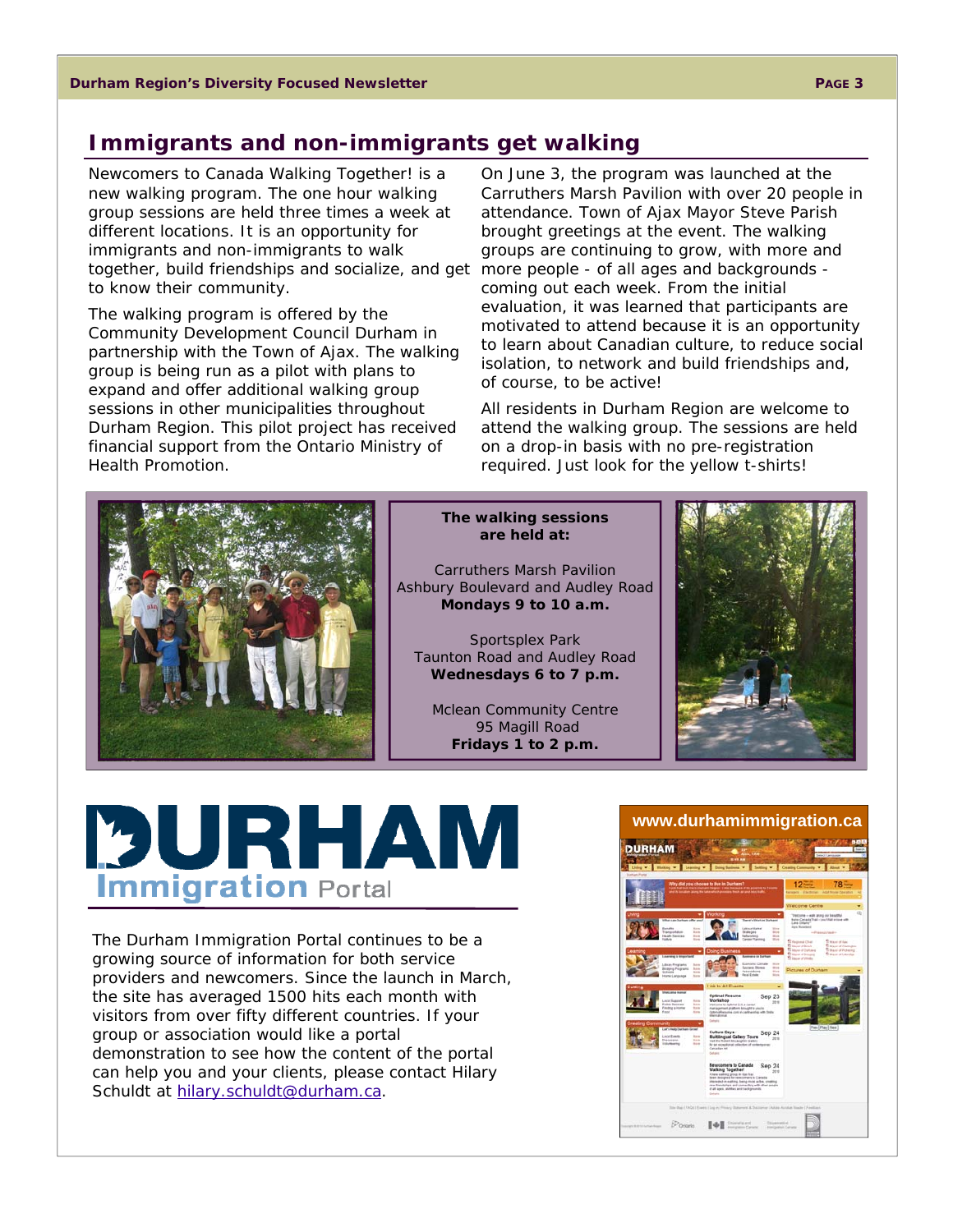#### **Diversity and Community Engagement Plan released**

The Town of Ajax's Council approved a Diversity and Community Engagement Plan in June 2010. It outlines a series of recommendations for the town to implement over the next several years in an effort to foster a culture of inclusion within one of the most diverse municipalities in Durham Region. The plan focuses on five key areas:

- Employment practices including recruitment, training, talent development for both fulland part-time staff.
- The Diversity Policy—an overarching policy included in the plan that sets out the town's vision and objectives for inclusive practices.
- Continued evaluation of programs and services.
- Broadening communication approaches to ensure all residents have access to information.
- The town should become a facilitator of neighborhood cohesion.



The plan includes recommendations offering practical and phased approaches toward achieving these five primary objectives.

Readers are encouraged to view the full plan at: **www.townofajax.com/Page4903.aspx**

Council was unanimous in its support for the plan. It acknowledged the endorsement it received by those instrumental in its development during community consultations and during the open houses the town scheduled in May and June.

The Diversity and Community Engagement Plan took 10 months to complete and is considered a promising practice. The plan was showcased by a delegation from Durham Region invited to discuss this topic in Turkey. It was also showcased at the Association of Municipalities of Ontario at its 2010 Annual Forum in Windsor.

> *Howie Dayton Director of Recreation and Culture/ Project Lead for the Diversity and Community Engagement Plan Town of Ajax*

#### **Youth and families to benefit from SWIS** (*continued from page 1)*

The launch of SWIS Durham marks a significant development for SWIS province-wide. SWIS Durham will implement a unique service model that serves all eight municipalities of Durham Region. This inclusive model ensures that all families in the Durham school district have access to settlement services regardless of their location in the region.

SWIS Durham is an initiative of Community Development Council Durham (CDCD) in partnership with the Durham Catholic District School Board (DCDSB), the Durham District School Board (DDSB) and Citizenship and Immigration Canada (CIC).

> *Oliver Forbes Coordinator, SWIS Durham Community Development Council Durham (CDCD)*



**PAGE 4** 

**SWIS Durham**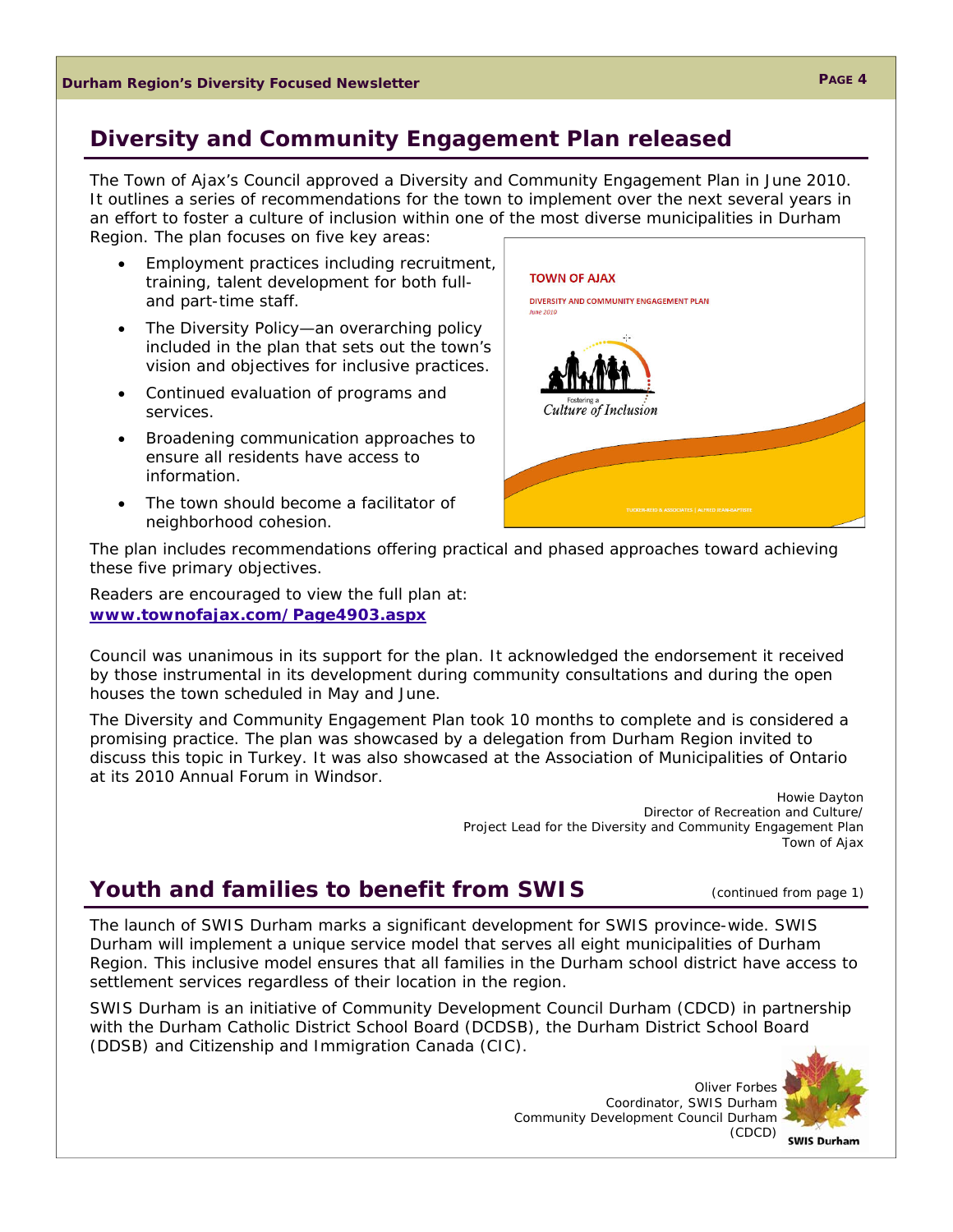#### **Employment equity: Why is it important?**

In reading about finding a job in Canada you may have seen the term 'employment equity' and wondered what it really means and how it may affect your own job search.

Employment equity encourages employers to develop workplaces that are free of barriers so that no person is denied employment for reasons unrelated to ability. It involves hiring/promoting the most suitably qualified candidate while ensuring that the process and the qualifications required are fair and equitable for everyone.

Employment equity focuses on the hiring, retention, and promotion of the following four designated historically disadvantaged groups: women, Aboriginal peoples, persons with disabilities, and members of visible minorities.

Government data indicates that members of these four designated groups can often experience significant discrimination in employment such as, higher unemployment,

advancement.



concentration in low status and low-paying jobs, and limited opportunities for career

Employment equity does not mean hiring or promoting members of the designated groups over better-qualified candidates. It means ensuring that employment systems do not adversely affect designated group members. This means ensuring that the application process, the required job qualifications, and the interview and hiring processes are all fair and equitable and free of systemic barriers.

In drawing from its unique pool of skills and talents, Canada has carved out a

distinct competitive advantage in the global economy. To ensure that our economy remains strong and prosperous in these difficult times, all Canadians should have the opportunity to make a significant contribution to the workforce. Employment equity improves a company's ability to compete in an economy that is becoming more global in perspective. It incorporates equality into workplace culture and enhances and generates a secure and inclusive work environment which increases productivity and improves overall employee well-being.

> **"GLOBAL TALENT IS THE NEW OIL AND JUST LIKE OIL, DEMAND FAR OUTSTRIPS SUPPLY." -HENDRICKS & STRUGGLES, MAPPPING GLOBAL TALENT**

*Tracey Vaughan Executive Director Community Development Council Durham (CDCD)* 

# **Study tour in Turkey: June 2010**

The Canadian Intercultural Dialogue Centre hosted leadership from across Durham Region on a study tour of Turkey. The two-fold purpose of the tour was for Turkey to learn from Canadian expertise and experience and for representatives from Durham to deepen their understanding of Turkish expertise by interacting with a number of cities' business, social service and educational representatives. The Durham delegation included representatives from the police, planning, social services, school boards, Durham College, settlement and cultural associations, and the media. They were able to participate in this opportunity and bring knowledge back to the Durham community.



Pictured here is the Durham delegation with their Turkish counterparts.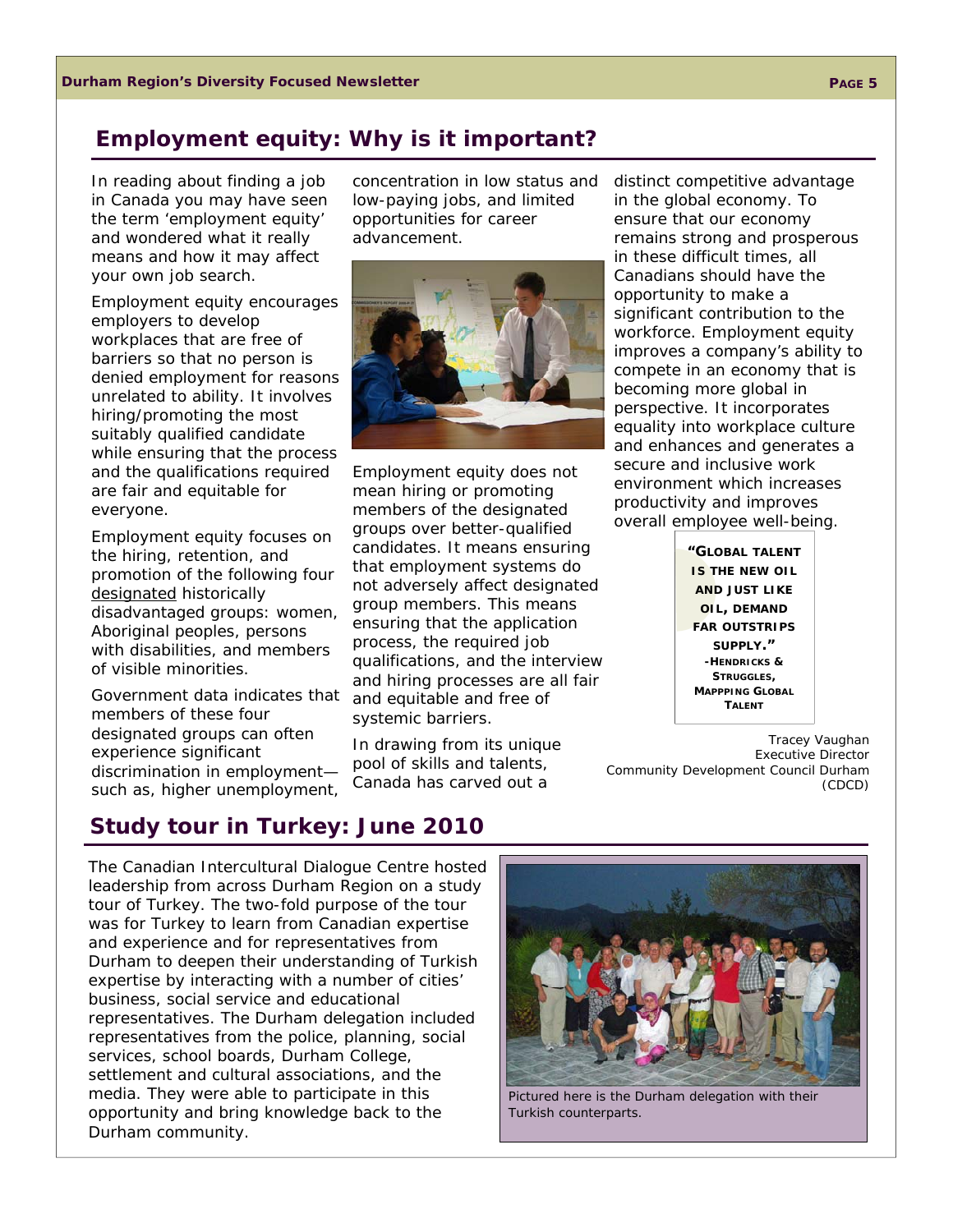#### **Creating inclusive communities: Gay-Straight Alliance Conference with special guest Rick Mercer**



More than 140 students from Gay-Straight Alliance (GSA) groups in Durham District School Board (DDSB) high schools met for their third annual conference at the Education Centre.

The conference keynote address was by Rick Mercer, Canada's most popular comic, author and host of the awardwinning show, The Rick Mercer Report. Mercer provided students with a frank, inspirational and funny address that celebrated participants' courage to be true to

themselves. He praised students and staff for advocating for an open and inclusive society and commended staff, students and

Mercer's motivation for speaking at the conference was in part a response to reading about a student who committed suicide after coming out and experiencing bullying and homophobia. While both moved supporting our students. and saddened by this tragedy, he reassured young people out, or not—that, "It gets better, you can get through this". Mercer encouraged any young person experiencing difficulty to reach out to their GSA or an adult for support.

Kyle Scanlon also spoke at the conference, sharing his story of being a transsexual individual. His personal stories were captivating and appreciated by everyone. Other events during

schools for supporting students. filled with music, a coffee house the day were Pride Journals, a session on the media's portrayal of LGBTQ people, a panel discussion and workshops. The afternoon was and a fashion show by the staff and students who attended.

> With thanks to Rick Mercer and all the GSA conference speakers and presenters for their efforts and generosity in

> > *Barry Bedford Officer for Equity, Diversity and Race Relations Durham District School Board*



A student gets an autograph from Rick Mercer.

# **New culturally sensitive LGBTQ Helpline**

Distress Centre Durham, along with several partner agencies, CDCD, PFLAG Canada—Durham, LGBTQ Durham Communities Involved Committee, is thrilled to announce that funding has been received from the Ontario Trillium Foundation in support of a three-year project to provide a culturally sensitive crisis prevention and response service for individuals who are lesbian, gay, bisexual, transgendered and questioning (LGBTQ) in Durham Region.

This project will see the development of:

- An LGBTQ-specific helpline.
- A guide to local resources that either meet the specific needs of the local LGBTQ community or that are determined to be LGBTQ friendly, thus supporting improved inclusion.



The ever-popular wrapped Durham Regional Police cruiser with supporters before hitting the parade route at this year's Toronto Pride event.

 The creation of safe spaces for dialogue on the issues and concerns facing the local LGBTQ community and engagement of the local voluntary sector to improve their ability to meet and address the unique needs and concerns of the local LGBTQ community.

We look forward to working with our partners toward the successful implementation of this project.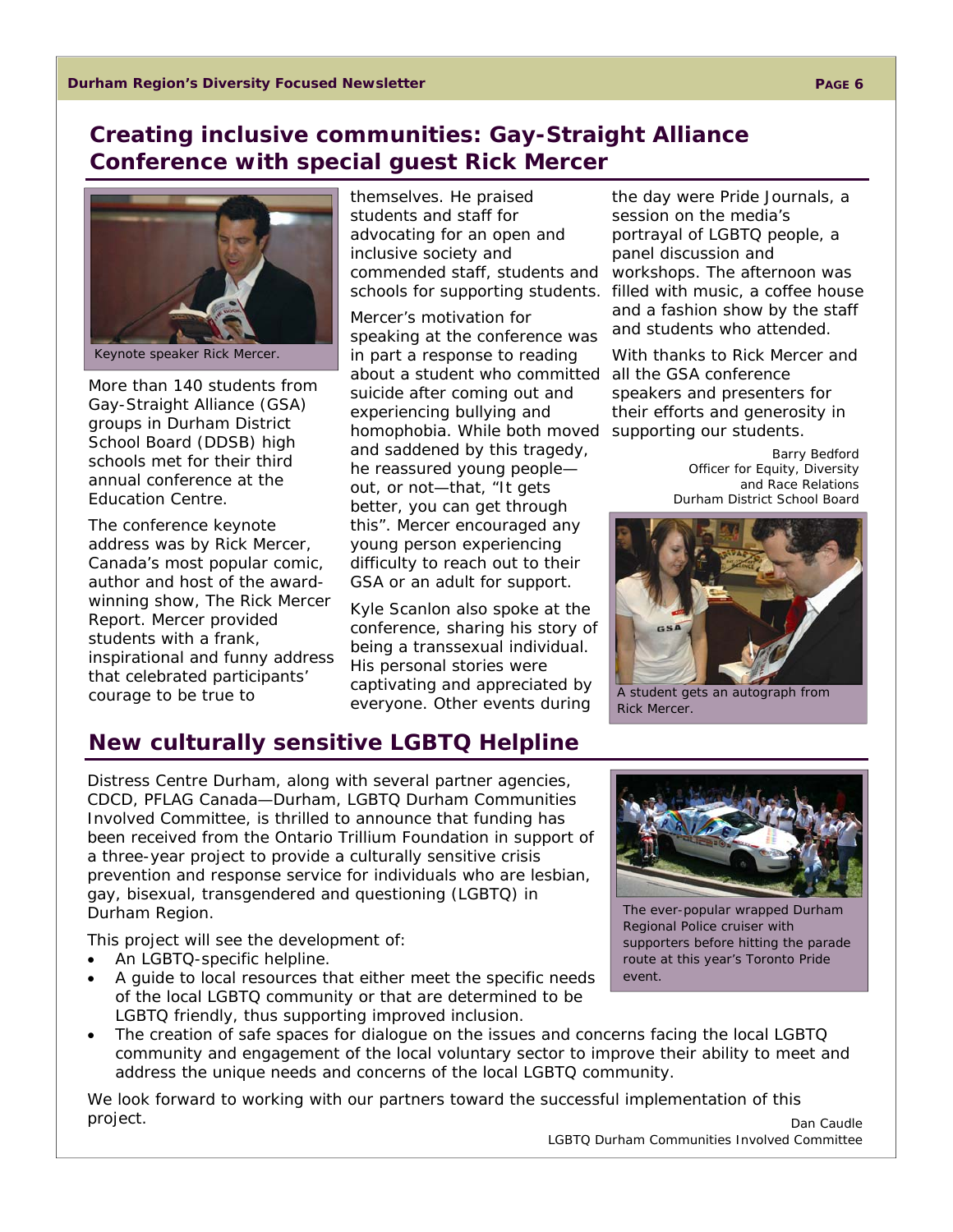#### **Express yourself! National competitions for youth**

The LDIPC will be hosting a workshop for local youth (ages 10 to 20) who are interested in entering the **Racism. Stop it! National Video Competition** and/or the **Mathieu Da Costa Challenge** (writing and artwork). If you or someone you know is interested in attending the free workshop from 10 a.m. to 1:30 p.m. on Saturday, Oct. 16, please email Hilary Schuldt (hilary.schuldt@durham.ca) for details. A pizza lunch is included.



Citizenship and Citoyennete et Immigration Canada

Canada

### **Celebrating abilities in Durham Region: Building an inclusive community**

The Province of Ontario passed the *Accessibility for Ontarians with Disabilities Act* 2005 (AODA) with the goal of improving accessibility across the province. Through a set of five standards (customer service, employment, information and communication, built environment, and transportation), barriers for persons with disabilities will be removed in public and private organizations and businesses. This new law was in addition to previous legislation, the *Ontarians with Disabilities Act*, 2001.

Since the legislation came into effect there has been discussion among the regional and local municipal accessibility advisory committees (AAC'S) regarding how to educate the community about these new standards. Becoming accessible is not only good business, it is the right thing to do!



Left to right: Richard Marceau, UOIT; Don Lovisa, Durham College; Pauline Reid, Region of Durham; Hon. Lt. Governer David Onley; Her Honour Ruth Ann Onley; and Regional Chair and CEO Roger Anderson.

In order to educate a community of more than 600,000 people and local businesses about the importance of this new law and its requirements an Accessibility Expo event was planned. It showed the talents and abilities of people with disabilities by highlighting

skilled performers and presenters, such as Paraolympian Goaltender Paul Rosen; and musician Justin Hines. It also provided an outlet to highlight programs and services available within our community to individuals living with a disability.

Held in June, the Accessibility Expo was a great success. Dedicated AAC volunteers helped with this day along with support from local municipalities and the Region of Durham. Regional Chair and CEO, Roger Anderson attended and proclaimed it 'Accessibility Day' in Durham Region. We were also honoured by the presence of His Honour Lt. Governor, David Onley who spoke about the achievements of accessibility in Durham Region.

> *Tracey Tyner Cavanagh Accessibility Coordinator The Regional Municipality of Durham*